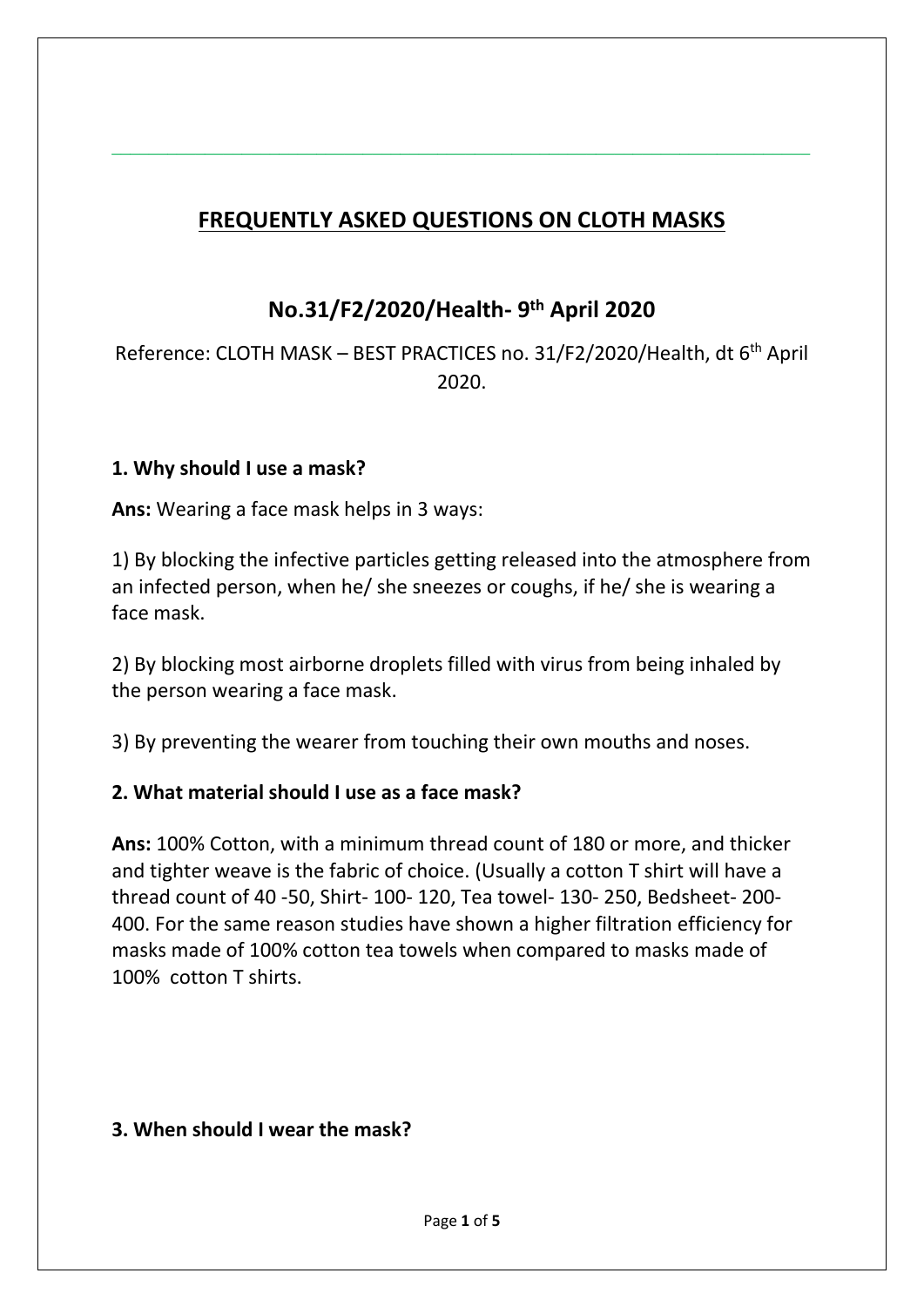**Ans:** Mask should be worn whenever you are in a community setting, especially in situations where you may be near people. These settings include grocery stores and pharmacies. These face coverings are not a substitute for social distancing.

#### **4. Should I wear the mask at home also?**

**Ans:** No, you should not.

# **5. Do I still need to stay at least 6 feet away from people, if wearing a mask?**

**Ans:** Yes. Wearing face mask is an additional public health measure people should take. It is not a replacement for social distancing, frequent hand cleaning and other everyday preventive actions. A cloth face covering is intended to protect the wearer as well as others from the wearer.

# **6. Who should not wear the face mask?**

**Ans:** Cloth face coverings should not be placed on young children less than 2 years of age, anyone who has trouble breathing, or is unconscious, incapacitated or otherwise unable to remove the cover without assistance.

# **7. How often should I change the mask, even if does not get moist?**

**Ans:** The expired air contains moisture. If the cloth mask is used properly, it should get moist within 4-6 hours of use depending upon the physical activity, ambient temperature, climate and other individual factors. It is difficult to measure this variability. Studies on cloth mask use in community settings are warranted to prove its effectiveness and time for removal. Therefore as per the guideline it is advisable to remove the mask when it becomes moist or wet.

# **8. How do I put on the mask?**

#### **Ans: -**

- Be sure your mask is comfortable, so that you don't want to keep adjusting the mask.

- Wash your hands, or use hand sanitizer, before putting on the mask.

**-** Fit snugly but comfortably against the side of the face

- The material should cover both the nose and mouth.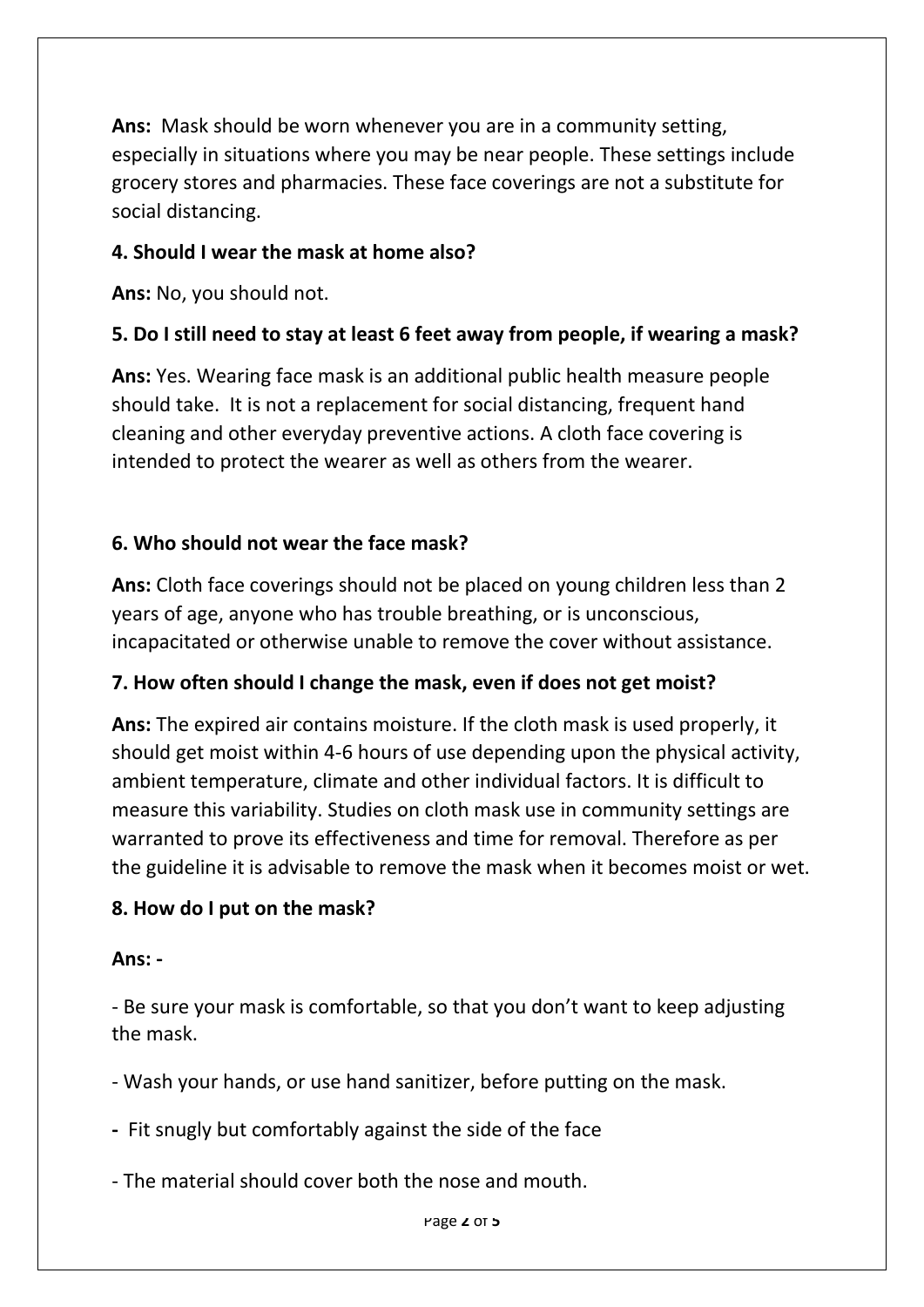- Secure the mask with ties.
- Do not touch the outer part of the mask at any time.

### **9. How to remove the mask?**

**Ans: -** When removing, do not touch the outer part of the mask. Remove the mask by grabbing the strings. Individuals should be careful not to touch their eyes, nose, and mouth while removing their face mask. The mask should be put to laundry bag for washing , immediately and separately ( not with other clothes)

#### **10. What to do If I feel breathless and I want to remove the mask?**

**Ans:** The work of breathing and the resistance to breathing will normally increase on putting a cloth face mask. It can be felt as a mild suffocation to the wearer. But that is not an indication to remove the mask. But if the symptoms and difficulty are more than that, move out from a public area and remove your mask, as mentioned previously. If the difficulty is not subsiding even after removing the mask, it could be due to some other cause and you need to consult a doctor for the same.

#### **11. What to do if I want to drink water or eat food?**

**Ans:** Before wearing the mask, it is advised to have proper food and hydration. In case of wanting to drink or eat, it is recommended that the mask be removed as mentioned previously. After drinking or eating, wash your hands thoroughly with soap and water or hand sanitizer and put on another fresh and clean mask.

#### **12. Should I wash my hand, every time I touch the mask?**

**Ans:** The outer part of the mask will be contaminated. For the same reason, you should not touch the outer part of the mask. If you touch the mask accidently, you should wash your hands thoroughly with soap and water or hand sanitizer.

# **13. What should I do, if my mask gets obviously soiled or wet?**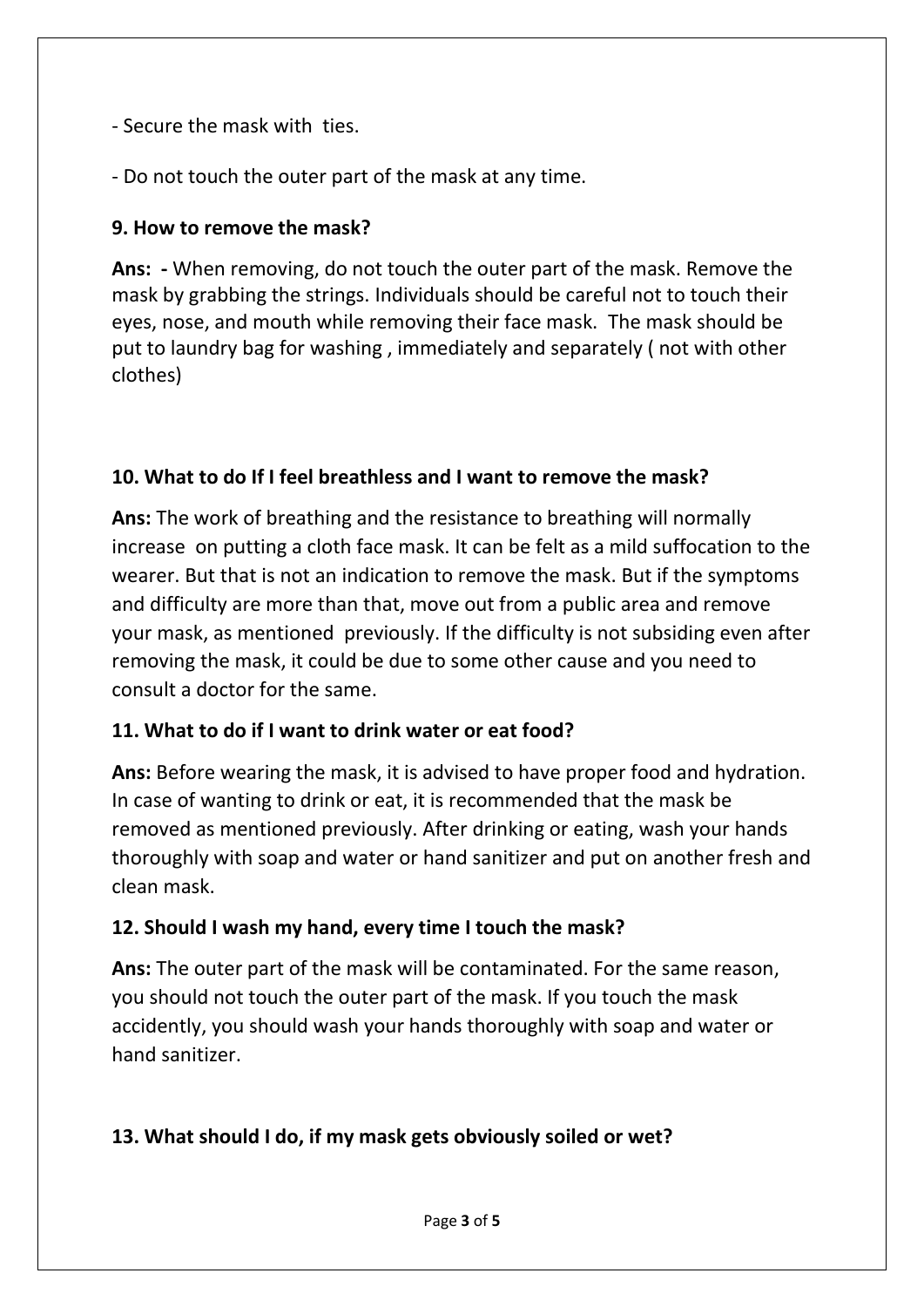**Ans:** An obviously soiled or wet mask should be removed as it might do more harm than good in preventing the infection.

# **14. What should I do, if my mask accidently slips off?**

**Ans:** Be sure your mask is comfortable, so that you don't want to have to keep adjusting the mask. Fit snugly but comfortably against the side of the face and secure it with properly tied ties, while putting on the mask. If the mask accidently slips off, wash your hands thoroughly with soap and water or hand sanitizer **before and after** re-adjusting the mask.

# **15. What should I do, if I feel like sneezing with mask on?**

**Ans:** You can sneeze or cough with the mask on. One of the main use of the mask is to prevent other people from getting exposed to your droplets.

#### **16. How to clean my mask?**

**Ans:** Step 1. Launder the mask in the washing machine in HOT water (160 degree Fahrenheit or 71.1 degree Celsius ) using soap or detergent that leaves no residue.

Step 2. Rinse well with fresh water and hang to air-dry.

OR

Step 1. Disinfect masks by soaking for five minutes in a solution of two tablespoons of bleach per quart (liter) of water or 1/3 cup (80 ml) of bleach per gallon (3.84 liter) of water.

Step 2. Rinse well with fresh water and hang to air-dry.

# **17. Can I remove my mask for a short duration, to talk to my friend?**

**Ans:** No. Even removing the mask for a shorter duration will put your guard down from preventing yourself from infecting others or getting infected. Remember, even a healthy individual without any symptoms can be a carrier of the disease. Social distancing also should be maintained while having one to one conversation.

# **18. What should I do, if I need to make a phone call?**